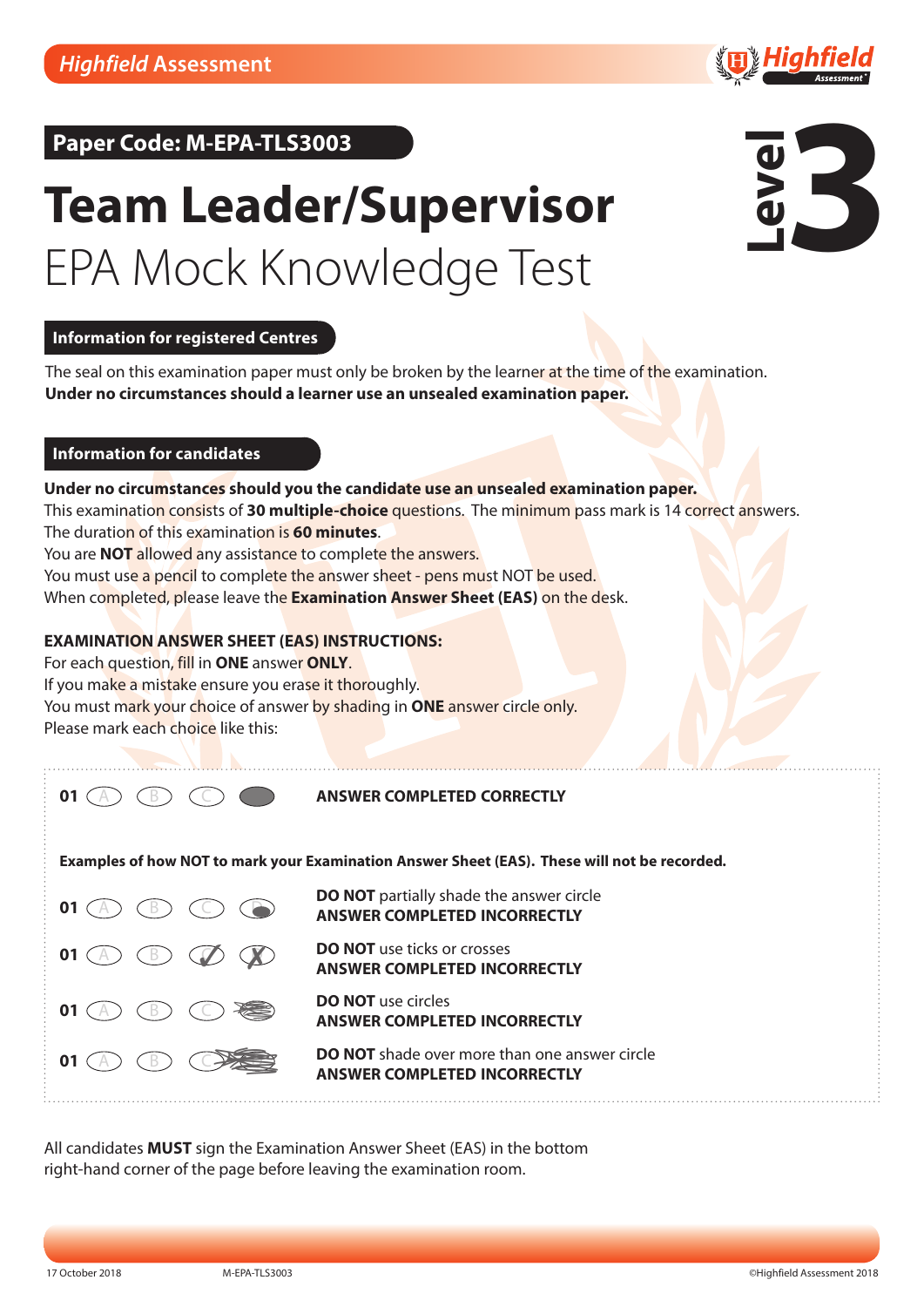

The **most** appropriate description of a paternalistic style of management is:

- A. decisions are shared between the team and the manager
- B. the manager makes all the decisions and there is minimal consultation
- C. power and decision making are given to staff with a high degree of autonomy
- D. most decisions are made by the manager and there is a high concern for staff welfare
- 

A key benefit to the coaching style of management is that it:

- A. creates a personal bond between the coach and coachee, focussing on building a sense of trust, and boosts morale
- B. allows the manager to focus on the coachee's training needs, professional development and motivation
- C. is the most appropriate way to solve problems with disruptive team members
- D. means employees maintain a fast pace to keep up with the needs of the business
- **3 6**

Which of the following describes an organisation with a clan culture?

- A. Employees are encouraged to take risks with an emphasis on creativity and freedom
- B. The organisation is goal-orientated with leaders who are tough and demanding
- C. The work environment is based on strict institutional procedures, emphasising efficiency
- D. Employees share commonalities and see themselves as one big family, with leaders focusing on mentorship

The **main** reason businesses value diversity and inclusion is because:

- A. they want to have the widest talent pool to include all possible personnel
- B. they follow government legislation regarding diversity and inclusion
- C. they need to stay ahead of their competition regarding diversity and inclusion
- D. it is good for business reputation to show diversity and inclusion is important

**2 5**

Which of these is **not** a recognised theory or model of motivation?

- A. Herzberg's Hygiene Factors
- B. Maslow's Hierarchy of Needs Theory
- C. Peter Drucker's Management by Objectives
- D. McGregor's Theory X and Theory Y

You have recently introduced a new way of working with your team. They are fairly familiar with their role and responsibilities within the team and differences are being resolved easily between themselves meaning you are acting more as a facilitator than a director. According to Tuckman's team development model, which stage of team development are you in?

- A. Forming
- B. Storming
- C. Norming
- D. Performing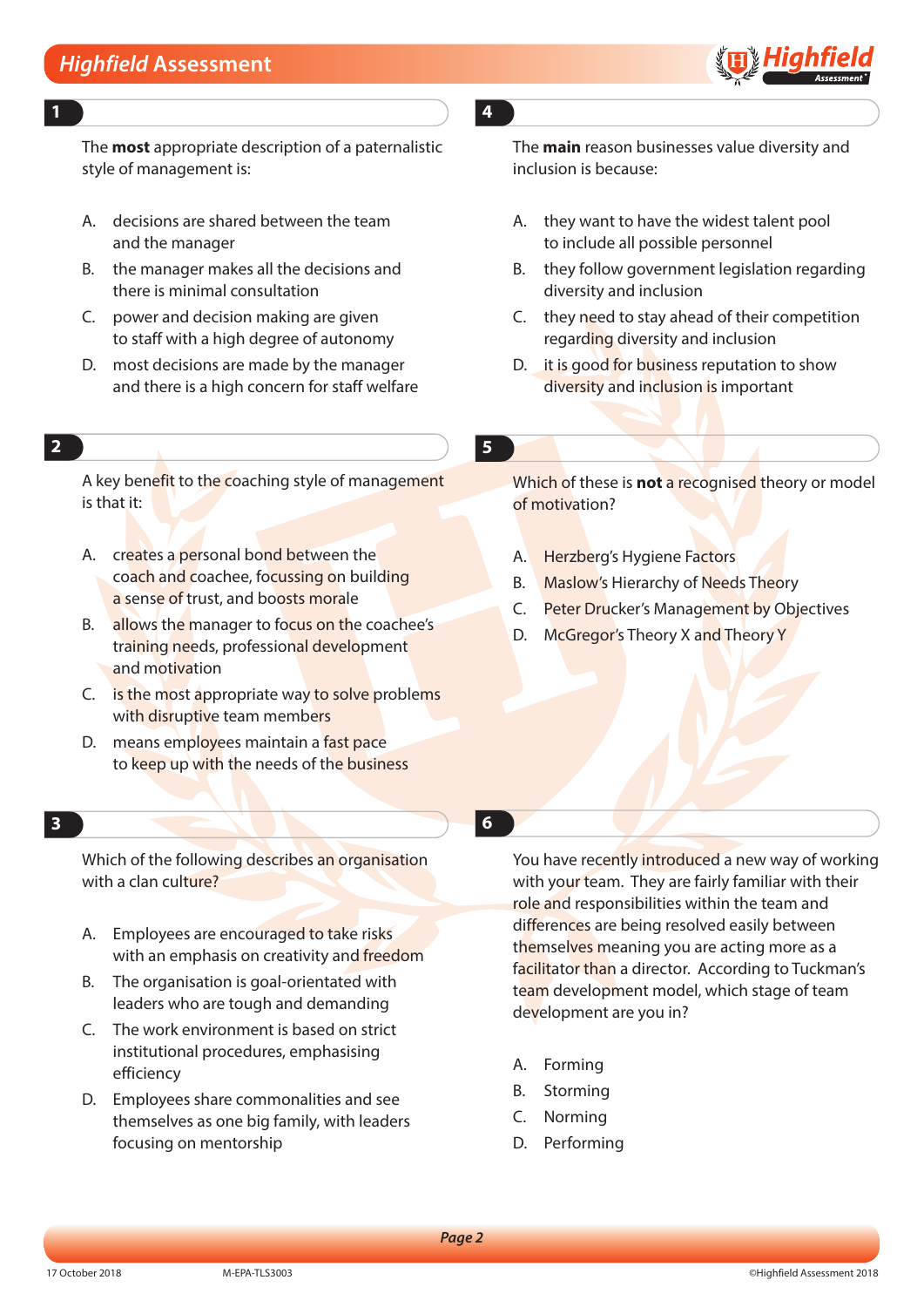# *Highfield* **Assessment**



Which of these actions constitutes gross misconduct?

- A. Being late to work more than 5 times in one month
- B. Not completing a key project on time
- C. Making fraudulent expenses or overtime claims
- D. Arriving for work in an exceptionally poor appearance
- **8**

Who is responsible for ensuring that a worker **Example 20** to show improvement is eligible to work within the UK when joining a company?

- A. The Local Council
- B. The company employing the worker
- C. HMRC Her Majesties Revenue and Customs
- D. The Police

**9**

You have reviewed a piece of work that a member of your team has completed and have found issues with their attention to detail. The **most** appropriate way to manage this situation is to:

- A. tell them in an email to review the piece of work again and invite them to ask you for a meeting to discuss if they need to
- B. arrange a one-to-one meeting with the team member to go through the issue with them face to face
- C. wait until the next appraisal comes around and bring up the issue as part of a formal performance management process
- D. correct the problems yourself and if it happens again arrange a one to one meeting to emphasise the importance of attention to detail

# **7 10**

After undertaking a performance management review for poor performance with a team member, how long should you wait before reviewing if the person has improved?

- A. You should discuss the time period with your manager and agree a time that is convenient for the business
- B. 1 month after re-training and additional coaching has taken place
- C. A time period determined by the employee as to what they felt they could achieve
- D. A reasonable amount of time for the re-training and other support mechanisms

**11**

The **best** description of 'emotional intelligence' is:

- A. being aware of and able to express one's emotions to foster strong relationships
- B. the ability to make numerous friends across all levels of the business
- C. being able to keep one's emotions under control if handling a stressful situation
- D. putting others before yourself in order to avoid friction or conflict situations

**12**

External stakeholders are **best** described as:

- A. all government departments that might interact with the business for any reason, in the course of the running of said business
- B. citizen pressure groups that seek to influence businesses to change products, or services, to improve their offering to the public at large
- C. any person, organisation, governmental department, social group, or society at large that has a vested interest in the business, or its activities
- D. suppliers and contractors outside the business, that have a vested interest in the success of the organisation that they serve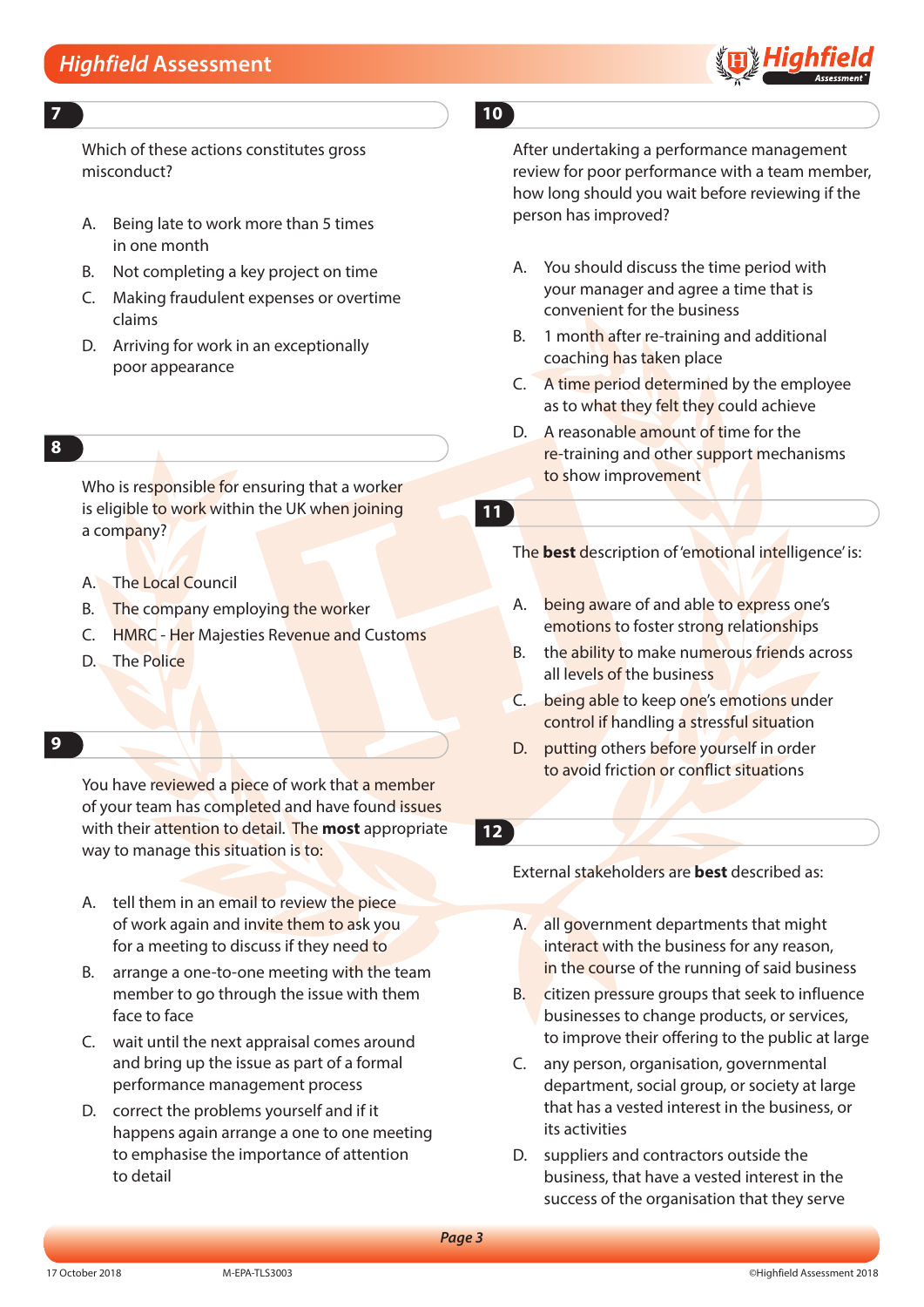

# **13 16**

Your team is working with another department towards a company goal. The **most** important factor to ensure success is:

- A. effective communication
- B. the procedures used
- C. director-level buy-in
- D. using the same computer systems

### **14**

Your manager has asked you to introduce to your team a new HR policy that is likely to be unpopular. The **best** way to inform your team about this new policy is to:

- A. send out a written memo, or e-mail, to all team members and invite them to speak to you privately later about any concerns
- B. call a meeting to inform all of the team that the new policy is being introduced. Inform them it was the decision of senior management and you had no say in it but it must be followed
- C. meet with each team member individually and inform them of the new policy. You can leave out the most contentious parts, as they will find out about these from the HR policy notification
- D. call a team meeting and clearly explain the details of the policy and the rationale behind what the business is trying to achieve. Answer their queries and agree to raise any serious concerns with senior management

# **15**

When providing constructive feedback to a team member you **must**:

- A. focus on the issue, be developmental and avoid personal criticism
- B. provide a positive, followed by a negative, followed by a positive
- C. formulate a strong case so that the team member cannot argue with what you say
- D. tell them how other team members perform so they are aware of their position in the team

You have been told by a manager of another department that a member of your team has been spreading negativity in the office. You have arranged to meet with your team member to discuss it. The **most** appropriate action to take in advance of the meeting is:

- A. ask other team members for witness accounts and examples that you can use
- B. arrange for at least one witness to be present in case the team member denies the issue
- C. ensure you have all the facts and evidence you need to support the conversation
- D. email them your concerns so that they can come to the meeting prepared

**17**

The **most** appropriate way of chairing a team meeting is to:

- A. put forward the main points for each agenda item and tell the team your final decision for each
- B. hold an open discussion forum led by an agenda so that everyone has a chance to input
- C. allow your team members to take the lead on all topics to come to agreement between them
- D. take the minutes of the meeting while the discussion is going ahead

**18**

The purpose of organisational strategy is to:

- A. align budgets and plans to the organisation's mission and vision statements
- B. give the organisation numerical budgets for the next 1 to 5 years
- C. outline the direction of the organisation in relation to its competitors and the market as a whole
- D. show what profits or service levels the organisation should be attaining in the next 5 years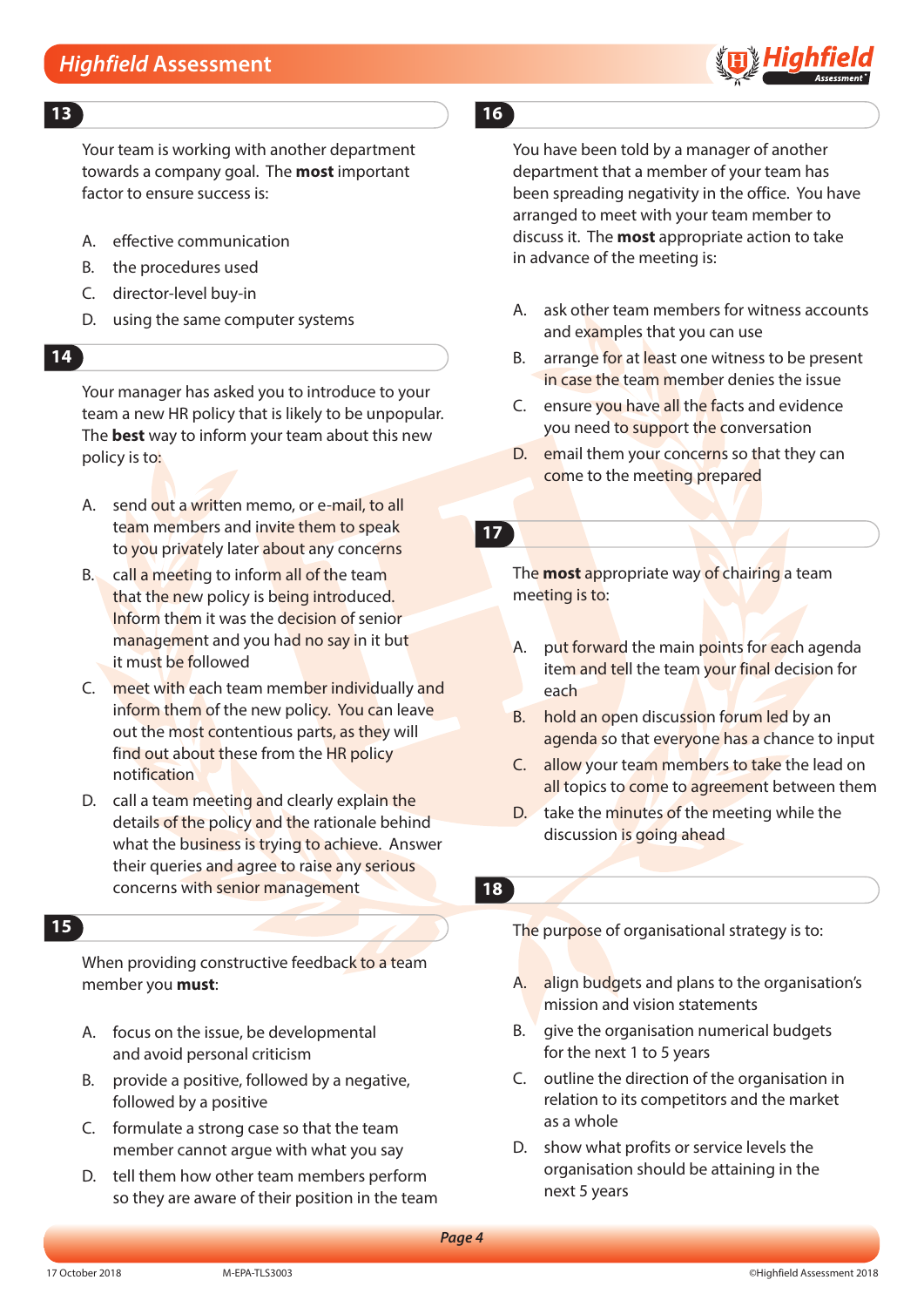# *Highfield* **Assessment**



### **19 22**

Your manager has asked you to implement a new operational team plan and stated that clear objectives are crucial. She will therefore wish the objectives to be S.M.A.R.T. This acronym stands for:

- A. Scientific Measurable Achievable Relevant Time-bound
- B. Specific Manageable Achievable Rational Timely
- C. Specific Measurable Achievable Realistic Time-bound
- D. Specific Managed Actionable Responsive Time-bound

### **20**

The **biggest** barrier with driving change in an organisation is:

- A. technology
- B. people's understanding
- C. people's resistance
- 

# **21**

You have been asked to project manage a relocation of your office to a new site and, as project leader, you have selected 4 people to assist you. To maximise the chances of a successful project, they have been selected because:

- A. they all have full-time employment contracts, enjoy a challenge and have their own vehicle
- B. they are all excellent workers and always finish their work ahead of schedule
- C. they each have particular skills that are required to complete the task
- D. they all have expressed a desire for professional development opportunities

Which of these definitions accurately defines the term 'real-time' when referring to data management?

- A. Real-time is where a specific amount of time is detailed by the system's IT manufacture for processing the data in order to generate management reports
- B. Real-time is where the data is processed and available to managers immediately and therefore giving managers timely information to act upon
- C. Real-time refers to using GMT (Greenwich Mean Time) when referring to all times on data reports so that all reports generated from any country are working to the same time zone
- D. Real-time is a term used by IT providers that indicates the time that it will take to install a data management system into a business and the business customer being completely satisfied

**23**

D. effective communication D. Communication The 4 stages of the product life cycle are:

- A. introduction, growth, maturity, decline
- B. plan, do, check, act
- C. understanding the product, planning, implementation, review
- D. preparation, incubation, illumination, verification

**24**

You have been asked to find, collate and present the following customer information to your manager: the date they first made a purchase, the date they last made a purchase, the amount they have spent with the company and their contact details. The IT software that is the **best** to use is:

- A. a slideshow
- B. a spread sheet
- C. a word processor
- D. an email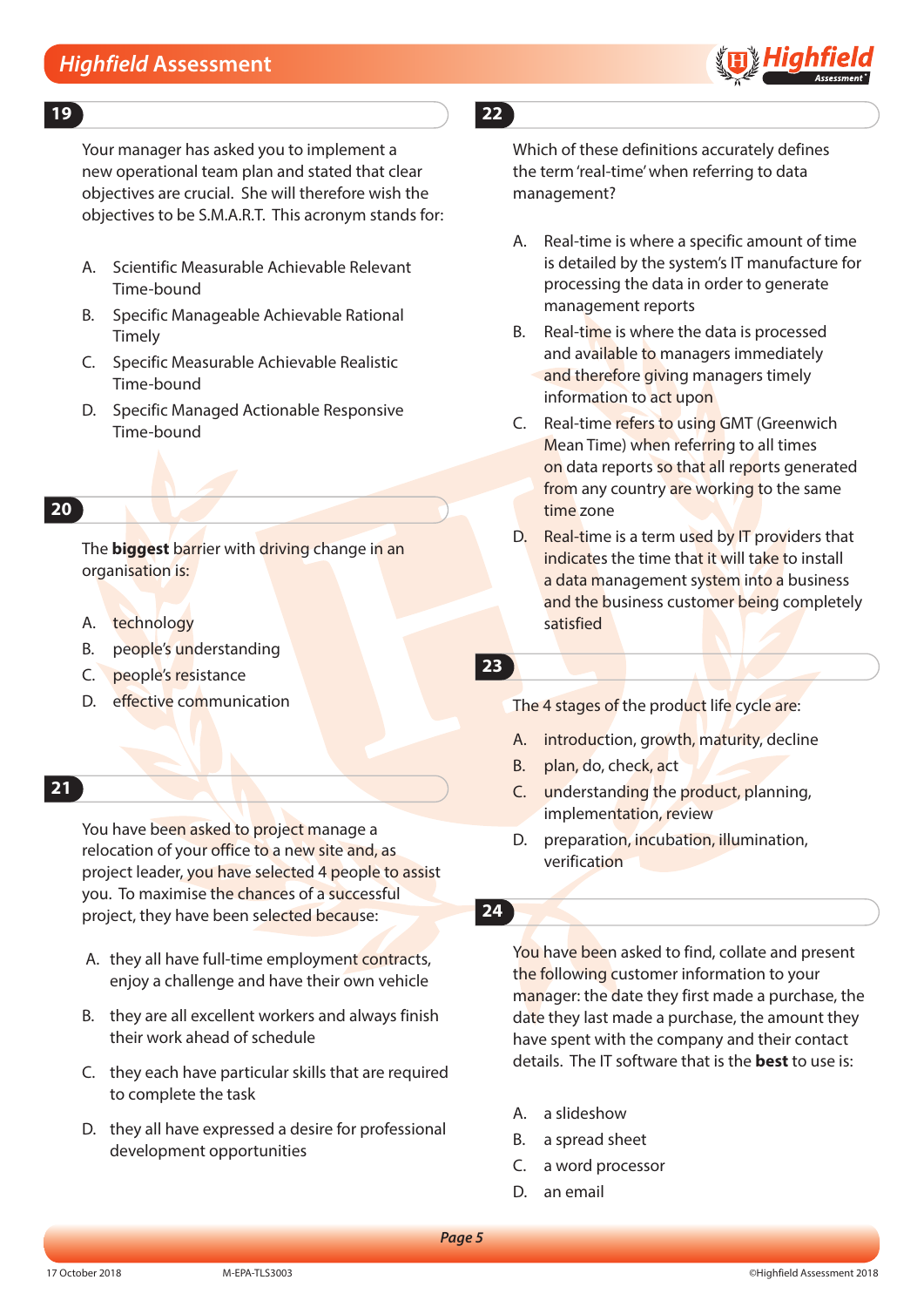# *Highfield* **Assessment**



## **25 28**

In undertaking a project, you identify a problem which could impact on whether the project is delivered on time. The **first** step you should take to manage this is to:

- A. undertake a root cause analysis
- B. allocate additional resource to the project
- C. assign the risk a rating and record this in the project management tool
- D. undertake a training needs analysis of the project team members
- **26**

In project management, which of these is the **best** definition of a 'Gantt Chart'?

- A. A Gantt chart shows a sequence of actions and tasks that are involved in achieving a project.
- B. A Gantt chart shows what tasks within a project need to be completed and at what point in time
- C. A Gantt chart is where project managers itemise each task in one of three categories 'in queue', 'in progress' and 'recently completed'.
- D. A Gantt chart is used to schedule, organize, and coordinate tasks within a project in strict order of what needs to actioned, in chronological order

**27**

Critical path project management is based upon which of these concepts?

- A. Some tasks are deemed more critical than others and therefore extra care and attention must be paid to them
- B. There are some tasks that cannot be started until the prior one has been completed, but others can be undertaken simultaneously
- C. There is only one path that can be followed in completing the project and this must be followed absolutely
- D. That whilst there is one main path to achieve the project there can be several short cuts at extra cost

Large companies have a CEO (or MD) as well as a chairperson because:

- A. the CEO (or MD) runs the operations of the company while the chairperson is the head of the board of directors
- B. the CEO (or MD) is responsible for the sales and turnover whereas the chairperson is responsible for overall profitability
- C. the chairperson reports to the CEO (or MD) and undertakes special projects, like the large takeover of another company
- D. the role of the chairperson is to ensure the salary and benefits of employees are appropriate to the market rate and the performance of the company

## **29**

What is meant by saying that a product/service is 'price inelastic'?

- A. If the price of a product or service goes up, the demand goes down
- B. If the price of a product or service goes down, the demand goes down
- C. If the price of a product or service goes up, the demand remains constant
- D. If the price of a product or service goes up, the demand goes up

**30**

In normal circumstances can a budget be changed after it has been set?

- A. No, the budget will feed into the year's profit plan
- B. Yes, it is a flexible working tool
- C. No, it is a legal document that may not be changed
- D. Yes, if all your managers up to Director agree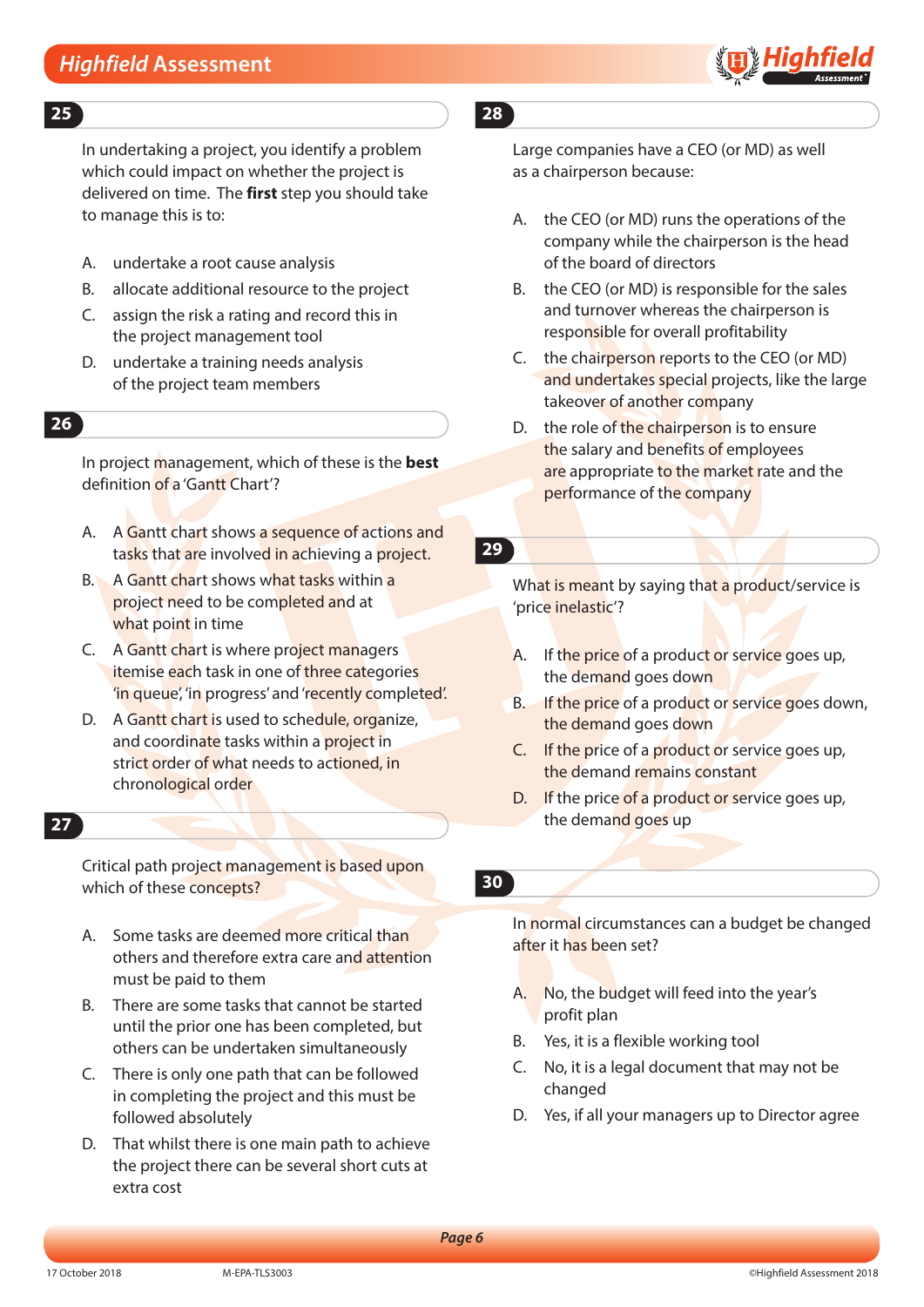